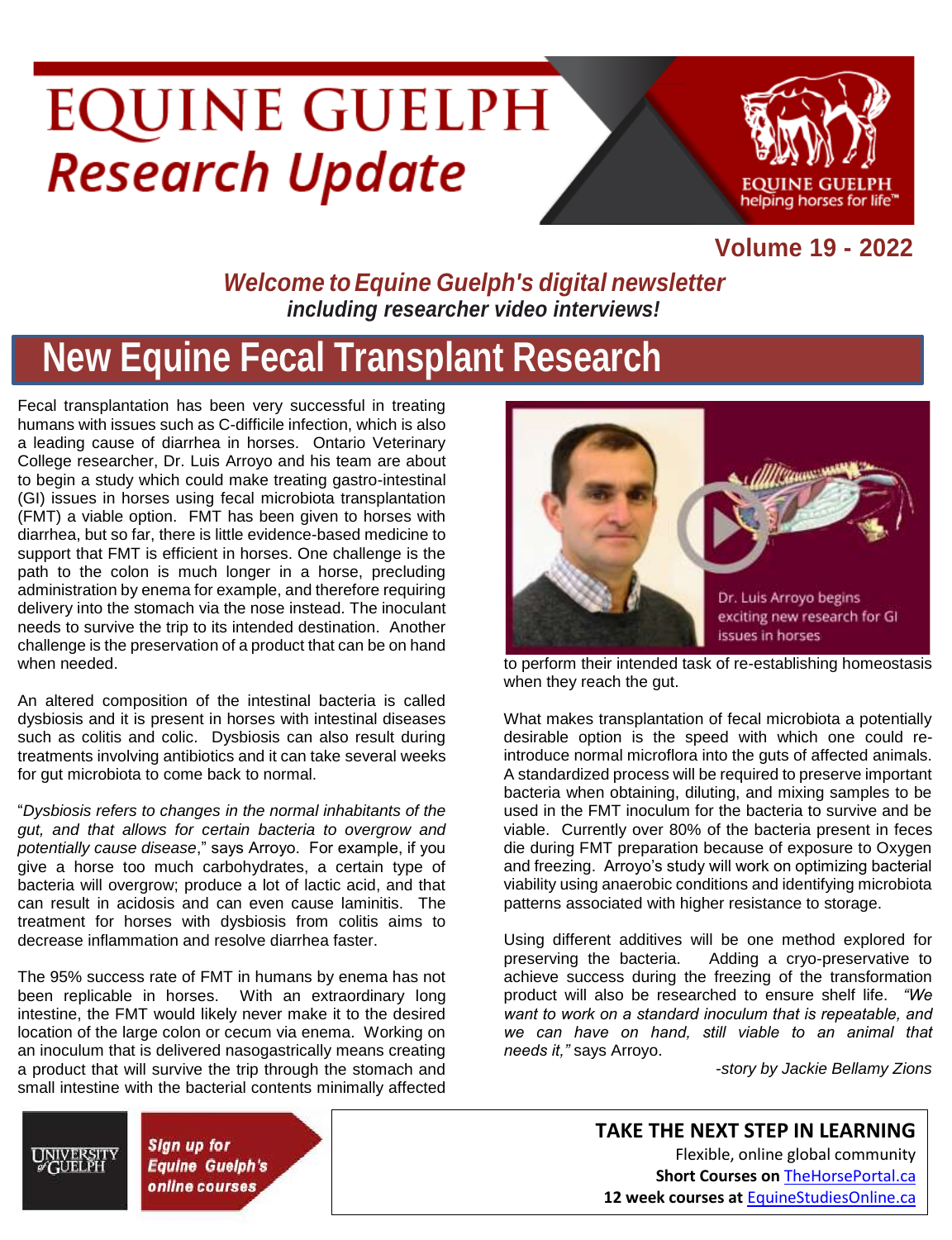## **2021 Research Recap**

### **See How Research is Helping YOU!**

#### Check out these research story links:

- $\downarrow$  [EHV-1 research study &](https://thehorseportal.ca/2021/11/ehv-1-research-study-and-infection-control-tips/) infection control tips
- $\leftarrow$  [Are most horses lefties?](https://thehorseportal.ca/2021/08/are-most-horses-lefties/)
- $\leftarrow$  Equine Robo-gut helps OVC researchers [study gastrointestinal diseases in horses](https://thehorseportal.ca/2021/06/equine-robo-gut-helps-ovc-researchers-study-gastrointestinal-diseases-in-horses/)
- $\ddot{\bullet}$  [What to do about ticks](https://thehorseportal.ca/2021/06/what-to-do-about-ticks/)
- $\downarrow$  [Impact of pollution on equine health](https://thehorseportal.ca/2021/05/equine-asthma-pollution/)
- $\ddot{\bullet}$  Biosecurity gets a bump during EHV-1 [concerns](https://www.youtube.com/watch?v=f9g7kUSHSUY&t=94s)
- $\triangleq$  Research aimed at improving survival of [horses with severe diarrhea and critically](https://thehorseportal.ca/2021/04/recent-uofg-grad-joins-research-to-improve-survival-of-horses-with-diarrhea-and-critically-ill-foals/) ill [foals](https://thehorseportal.ca/2021/04/recent-uofg-grad-joins-research-to-improve-survival-of-horses-with-diarrhea-and-critically-ill-foals/)
- $\downarrow$  U of G Professor recognized for veterinary [guidance during Pandemic](https://news.uoguelph.ca/2021/01/u-of-g-professor-recognized-for-veterinary-guidance-during-pandemic/)
- $\downarrow$  OVC researcher contributes to global paper [on equine asthma](https://thehorseportal.ca/2021/01/ovc-researcher-contributes-to-global-paper-on-equine-asthma/)



#### Sign up for Equine Guelph [monthly](http://www.equineguelph.ca/news/signup.php) E-News to stay up to date on all the latest in health studies for 2022!

*Anyone wishing to excerpt Equine Guelph should contact [jbellamy@uoguelph.ca](mailto:jbellamy@uoguelph.ca)*







**[Please make a gift online at www.EquineGuelph.ca or call 1-888-266-3108](https://www.equineguelph.ca/donations/donate.php)** Charitable registration Number [108161829](http://www.equineguelph.ca/donations/donate.php) RR 0001